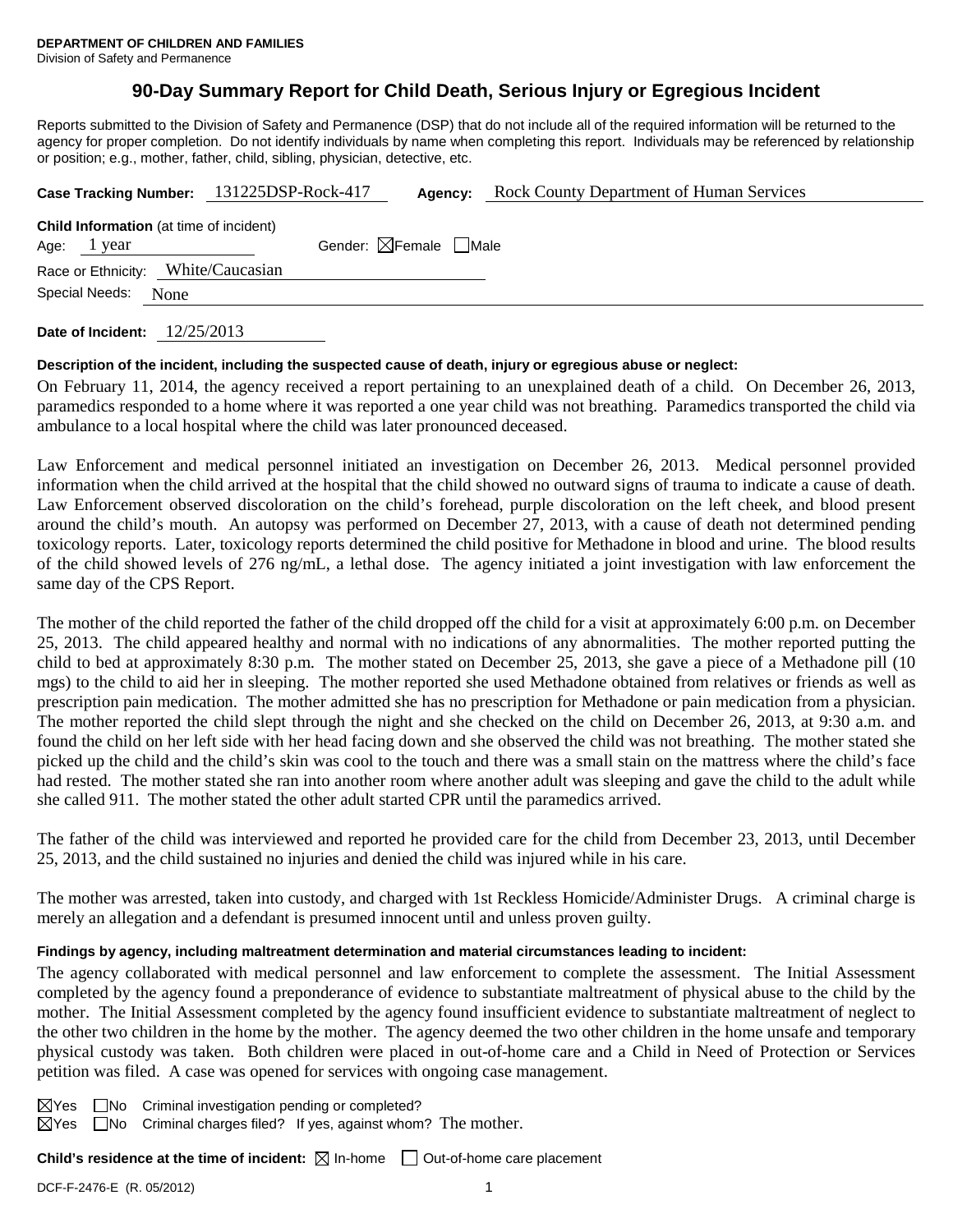Complete the appropriate following section (A. or B. based on the child's residence at the time of the incident).

#### **A. Children residing at home at the time of the incident:**

**Description of the child's family** (includes household members, noncustodial parent and other children that have visitation with the child and / or in the child's family home):

At the time of the incident, the family consisted of the mother and her three young children (ages 5, 4, and 1). The family was homeless and residing with the four-year-old child's father for the one night, December 25, 2013. The father of the deceased infant had regularly scheduled visitation. The father of the five-year-old child had infrequent contact with his child.

**Yes No Statement of Services:** Were services under ch. 48 or ch. 938 being provided to the child, any member of the child's family or alleged maltreater at the time of the incident, including any referrals received by the agency or reports being investigated at time of incident?

**If "Yes", briefly describe the type of services, date(s) of last contact between agency and recipient(s) of those services, and the person(s) receiving those services:**

N/A

**Summary of all involvement in services as adults under ch. 48 or ch. 938 by child's parents or alleged maltreater in the previous five years:** (Does not include the current incident.) N/A

**Summary of actions taken by the agency under ch. 48, including any investigation of a report or referrals to services involving the child, any member of the child's family living in this household and the child's parents and alleged maltreater.** (Does not include the current incident.)

(Note: Screened out reports listed in this section may include only the date of the report, screening decision, and if a referral to services occurred at Access. Reports that do not constitute a reasonable suspicion of maltreatment or a reason to believe that the child is threatened with harm are not required to be screened in for an initial assessment, and no further action is required by the agency.) N/A

#### **Summary of any investigation involving the child, any member of the child's family and alleged maltreater conducted under ch. 48 or ch. 938 and any services provided to the child and child's family since the date of the incident:**

The agency collaborated with medical personnel and law enforcement to complete the assessment. The Initial Assessment completed by the agency found a preponderance of evidence to substantiate maltreatment of physical abuse to the child by the mother. The Initial Assessment completed by the agency found insufficient evidence to substantiate maltreatment of neglect to the other two children in the home by the mother. The agency deemed the two other children in the home unsafe and temporary physical custody was taken. Both children were placed in out-of-home care and a Child in Need of Protection or Services petition was filed. A case was opened for services with ongoing case management.

## **B. Children residing in out-of-home (OHC) placement at time of incident:**

#### **Description of the OHC placement and basis for decision to place child there:**  $N/A$

## **Description of all other persons residing in the OHC placement home:**

N/A

**Licensing history:** Including type of license, duration of license, summary of any violations by licensee or an employee of licensee that constitutes a substantial failure to protect and promote the welfare of the child. N/A

|             | Summary of any actions taken by agency in response to the incident: (Check all that apply.) |                                                   |
|-------------|---------------------------------------------------------------------------------------------|---------------------------------------------------|
| $\boxtimes$ | Screening of Access report                                                                  | Attempted or successful reunification             |
|             | Protective plan implemented                                                                 | Referral to services                              |
| NMMMO       | Initial assessment conducted                                                                | Transportation assistance                         |
|             | Safety plan implemented                                                                     | Collaboration with law enforcement                |
|             | Temporary physical custody of child                                                         | Collaboration with medical professionals          |
|             | Petitioned for court order / CHIPS (child in need of                                        | Supervised visitation                             |
|             | protection or services)                                                                     | Case remains open for services                    |
| $\boxtimes$ | Placement into foster home                                                                  | Case closed by agency                             |
|             | Placement with relatives                                                                    | Initiated efforts to address or enhance community |
| $\boxtimes$ | Ongoing Services case management                                                            | collaboration on CA/N cases                       |